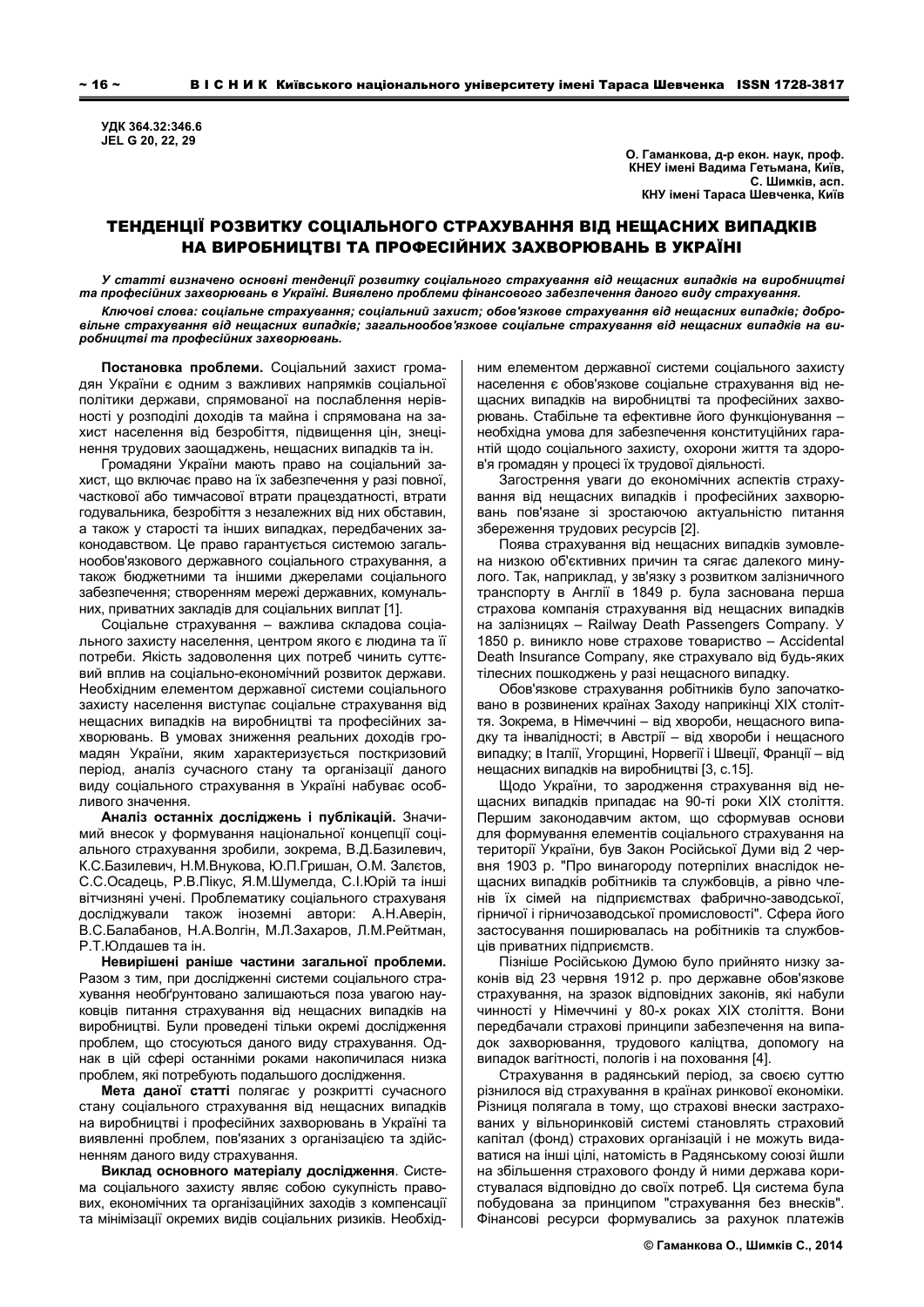підприємств і коштів державного бюджету. З часом такий механізм організації страхування від нещасних випадків ставав все менш ефективним і потребував подальшого реформування.

У період ринкових реформ 1990-х років сфера застосування страхування від нещасних випадків набагато розширилася. Воно починає забезпечувати застрахованим і членам їх родин комплексний захист від економічних наслідків наступу непрацездатності або смерті, що сталися внаслідок непередбачених і випадкових подій.

3 отриманням Україною незалежності виникла об'єктивна необхідність у створенні власної системи соціального забезпечення. В рамках цього процесу Державним комітетом з нагляду за охороною праці України було опрацьовано проект Закону "Про загальнообов'язкове державне соціальне страхування від нещасного випадку на виробництві та професійного захворювання, які спричинили втрату працездатності", який був прийнятий Верховною Радою України у 1999 р. і набув чинності з 01.04.2001 р.

Страхування від нещасного випадку на виробництві та професійного захворювання є самостійним видом загальнообов'язкового державного соціального страхування, за допомогою якого здійснюється соціальний захист, охорона життя та здоров'я громадян у процесі їх трудової діяльності. При організації даного виду страхування об'єктом страхування від нещасного випадку виступає життя застрахованого, його здоров'я та працезлатність

Таке страхування може проводитися в двох формах: обов'язковій та добровільній. Обов'язковому страхуванню від нещасних випадків підлягають особи, які працюють на умовах трудового договору (контракту), до таких категорій осіб відносяться: учні, студенти, клінічні ординатори, аспіранти, докторанти, залучені до будь-яких робіт під час, перед або після занять, професійного навчання, виробничої практики(стажування), виконання робіт на підприємстві та особи, які утримуються у виправних, лікувальних, виховних, трудових закладах та залучаються до трудової діяльності. За письмовою заявою, добровільно можуть страхуватися священнослужителі, церковнослужителі та особи, які працюють у релігійних організаціях на виборних посадах; особи, що забезпечують себе роботою самостійно, суб'єкти підприємницької діяльності.

Страхування від нещасних випадків на виробництві та професійних захворювань в Україні здійснює некомерційна самоврядна організація – Фонд соціального страхування від нещасних випадків на виробництві та професійних захворювань (далі – Фонд). Для забезпечення балансу інтересів кожної із сторін соціального партнерства, управління Фонду було запроваджено на паритетній основі державою, представниками застрахованих осіб і роботодавців (принцип трипартизму) – по 15 членів правління від кожної сторони.

Фонд здійснює заходи, спрямовані на запобігання нещасним випадкам, усунення загрози здоров'ю працівників, викликаної умовами праці. Забезпечує фінансування заходів, передбачених національною, галузевими. регіональними програмами поліпшення стану безпеки, умов праці та виробничого середовища, планами наукових досліджень з охорони та медицини праці, навчання і підвищення кваліфікації відповідних спеціалістів з питань охорони праці, організації розроблення і виробництва засобів індивідуального та колективного захисту працівників, розроблення, видання, розповсюдження нормативних актів, журналів, спеціальної літератури, а також інших профілактичних заходів відповідно до завдань страхування від нещасних випадків [5].

Діяльність Фонду соціального страхування від нещасних випадків на виробництві та професійних захворювань спрямована на:

• проведення профілактичних заходів, спрямованих на усунення шкідливих і небезпечних виробничих факторів, запобігання нещасним випадкам на виробництві, професійним захворюванням та іншим випадкам, що становлять загрозу здоров'ю застрахованих, викликаних умовами праці;

• створення умов для відновлення здоров'я та працездатності потерпілих на виробництві;

• відшкодування матеріальної шкоди застрахованим і членам їх сімей

Механізм організації процедури загальнообов'язкового соціального страхування досить простий. Для страхування від нешасного випадку на виробництві не потрібно згоди або заяви працівника. Страхування здійснюється в безособовій формі. Це означає, що всі особи, які підпадають під обов'язкове страхування, вважаються застрахованими. Певні категорії громадян, у тому числі суб'єкти підприємницької діяльності, можуть застрахуватися добровільно за письмовою заявою. Відповідно до законодавства України, застрахованим особам в системі загальнообов'язкового державного соціального страхування видається єдине для всіх видів страхування свідоцтво про загальнообов'язкове державне соціальне страхування, що є документом суворої звітності.

Основним джерелом, що забезпечує діяльність роботи Фонду соціального страхування від нещасних випадків на виробництві та професійних захворювань та виконання покладених на нього функцій є внески роботодавців, які сплачуються у відсотках до бази нарахування єдиного соціального внеску відповідно до класу професійного ризику (табл.1).

Як видно з табл.1, протягом досліджуваного періоду простежується постійна тенденція до зростання надходжень до Фонду за рахунок страхових внесків від роботодавців: з 3 137,1 млн грн у 2009 р. до 6 172,8 млн грн у 2012 р. За чотири роки сума надходжень зросла на 96,8 %, тобто майже подвоїлася. Це – позитивний факт. Проте темпи надходжень відносно попередніх років з кожним роком уповільнюються. Так, наприклад, темп приросту надходжень у 2011 р. в порівнянні з 2010 р. становив 31,5 % (1 301,2 млн грн), тоді як у 2012 р. в порівнянні з 2011 р. він дорівнював лише 13,6% (742,1 млн грн). Збереження загальної тенденції до зростання надходжень, що в свою чергу виступає показником можливостей Фонду виконувати одну із своїх головних функцій – відшкодовувати матеріальну шкоду застрахованим і членам їх сімей, є, безумовно, позитивним явищем. Але при цьому варто зважати на загрозливу тенденцію шодо відчутного уповільнення даного показника відносно попереднього року: більш ніж в 2 рази. Якщо ж звернутися до порівняння 9-місячних періодів 2012 та 2013 рр., то тут темп приросту є ще меншим: він становить лише 4,9% або 217,9 млн. грн. Основними факторами, що обумовлюють зазначену тенденцію, є зменшення в Україні чисельності працюючого населення, а також високий рівень тінізації економіки (заробітна плата "в конвертах").

Аналіз структури виплат з Фонду показав, що в ній переважать щомісячні страхові виплати потерпілим (78,5%). Даний показник з кожним роком збільшується. Натомість частка одноразових виплат з року в рік зменшується (наприклад, у 2011 р. вони становили 21,3%, а у 2012 році – 18,6%). Дану тенденцію можна розглядати як позитивну, адже зменшення одноразових виплат пов'язане, перш за все, зі зменшенням кількості нещасних випадків із смертельними наслідками: за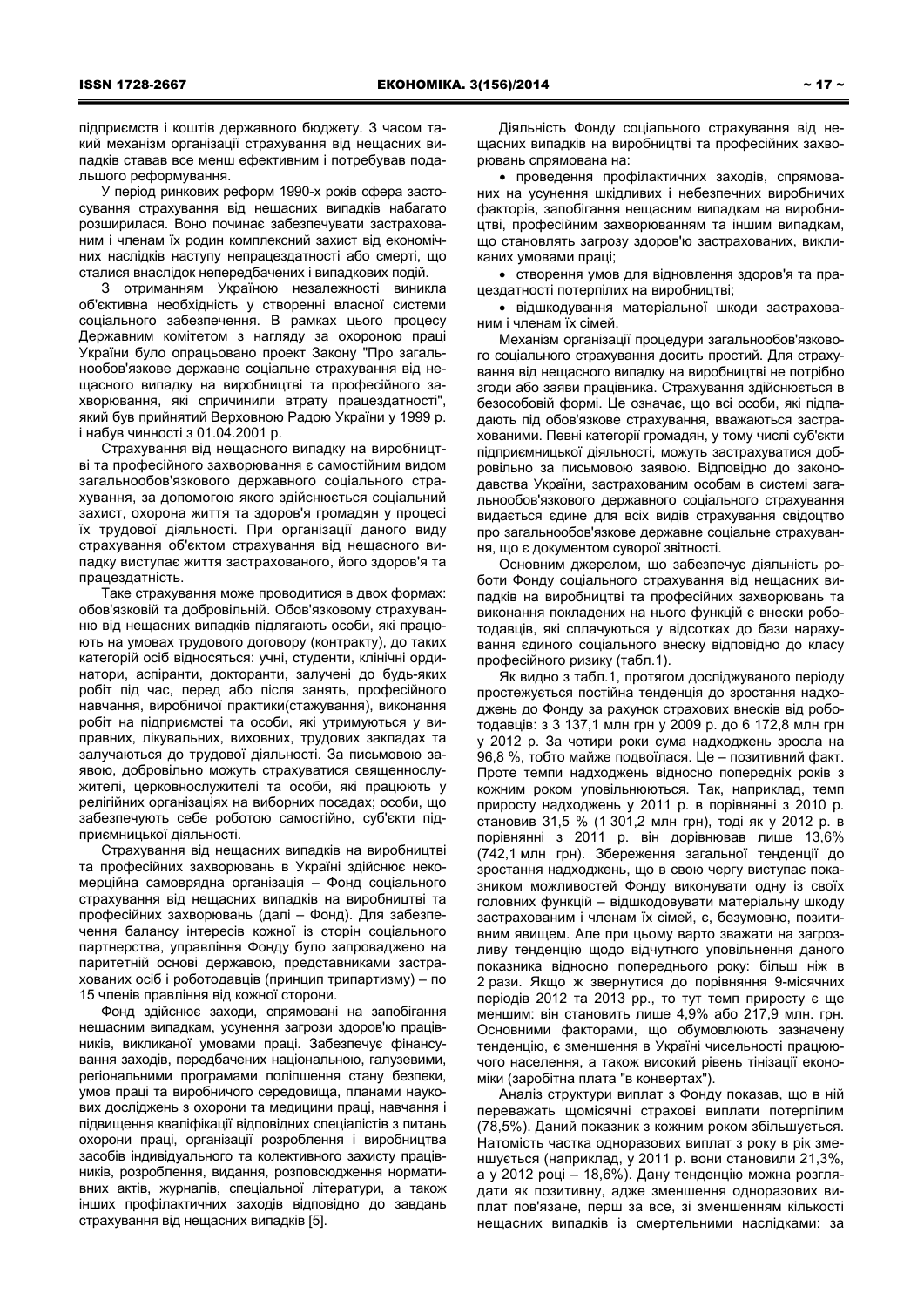офіційними даними Фонду у 2012 р, їх було 648 проти 651 v 2011 p.

Загалом же обсяги виплат з Фонду постраждалим від нещасних випадків на виробництві протягом останніх років зростають. Так, вони збільшилися з 3 700 млн грн у 2011 р. до 4748,7 млн грн у 2012 р., темп приросту – 28,2%. Таке зростання свідчить, передусім, про збільшення кількості постраждалих, яким необхідно здійснювати довгострокові виплати: страхові виплати пенсії по інвалідності потерпілому, страхові виплати пенсії у зв'язку з втратою годувальника, страхової виплати дитині, яка народилася інвалідом внаслідок травмування на виробництві або професійного захворювання її матері під час вагітності.

Підвищення ефективності системи страхування від нещасних випадків потребує збільшення витрат на проведення конструктивних заходів щодо зменшення ризику нещасного випадку та захворюваності на виробництві [6, с.247].

| Таблиця 1. Показники надходжень страхових внесків роботодавців, виплат потерпілим та кількості осіб, |
|------------------------------------------------------------------------------------------------------|
| що отримали відшкодування у 2009 – 2013 рр.                                                          |

|                                                               | 2009        | 2010        | 2011    | 2012        | 2012<br>(9 міс) | 2013<br>$(9$ Mic) | Темп приросту, % |                     |        |                               |
|---------------------------------------------------------------|-------------|-------------|---------|-------------|-----------------|-------------------|------------------|---------------------|--------|-------------------------------|
| Роки                                                          |             |             |         |             |                 |                   | 2010/<br>2009    | 2011/12012/<br>2010 | 2011   | 2013/<br>2012<br>$(9$ Mic $)$ |
| Кількість осіб, що отримують виплати, чол                     | 317 600     | 313 600     | 310401  | 307 900     | 307 100         | 305 000           | $-1.3$           | $-1.0$              | $-0.8$ | $-0.3$                        |
| Страхові внески роботодавців, млн грн                         | 3 137,1     | 4 1 2 9 5   | 5430.7  | 6 172,8     | 4 5 1 9.8       | 4 7 3 7 . 7       | 31,6             | 31.5                | 13,7   | $-26.8$                       |
| Кошти, виплачені потерпілим, млн                              | 2931,4      | 3 3 6 0 . 0 | 3 700.0 | 4 7 4 8 . 7 | 3411.6          | 555.7<br>4        | 14,6             | 10,1                | 28,3   | $-28.2$                       |
| $3$ HUX:                                                      |             |             |         |             |                 |                   |                  |                     |        |                               |
| одноразову допомогу потерпілим<br>(членам їх сімей)           | 570.2       | 690.6       | 785.7   | 885.4       | 666.3           | 742.3             | 21,1             | 13,8                | 12,7   | $-24.7$                       |
| на щомісячні страхові виплати потерпілим<br>(членам їх сімей) | 2 2 4 6 . 7 | 2 551.0     | 2 786.6 | 3 7 3 0.7   | 2644.6          | 3720,0            | 13.5             | 9,2                 | 33,9   | $-29.1$                       |

\*Джерело: Складено авторами за даними [7].

При цьому, відповідно до Закону України "Про індексацію грошових доходів населення" та Порядку проведення індексації грошових доходів населення, затвердженого Постановою Кабінету Міністрів України від 17.07.2003 р. №1078, здійснюється індексація щомісячних страхових виплат потерпілим (членам їх сімей), а це означає, що суми виплат й надалі будуть збільшуватись, отже, буде зростати навантаження на Фонд.

Слід зазначити, що, відповідно до Постанови Кабінету Міністрів України "Про затвердження Порядку призначення, перерахування та проведення страхових виплат" з Фонду, страхова виплата у разі настання страхового випадку, а саме – допомога у зв'язку з тимчасовою непрацездатністю, пов'язаною з нещасним випадком або професійним захворюванням на виробництві. призначається та виплачується страхувальником за місцем роботи потерпілого, де стався страховий випадок, у розмірі 100 відсотків середньої заробітної плати [8]. Проте цього рівня поки що не досягнуто.

В табл.2 наведені дані щодо розмірів середньомісячних страхових виплат у розрахунку на одного потерпілого у зв'язку з нещасним випадком на виробництві.

Таблиця 2. Показники середньомісячної заробітної плати одного штатного працівника по економіці України та середньомісячного розміру страхової виплати на одного потерпілого  $B$ ід нещасного випадку на виробництві у 2009-2013 рр., грн

| Роки                                                       |       | 2010  | 2011        | 2012    | 9 міс<br>2013 | Темп приросту, % |                   |      |
|------------------------------------------------------------|-------|-------|-------------|---------|---------------|------------------|-------------------|------|
|                                                            |       |       |             |         |               |                  | 2010/12011/12012/ |      |
|                                                            |       |       |             |         |               | 2009             | 2010              | 2011 |
| Середньомісячна заробітна плата одного штатного працівника | 806.3 | 905.9 | 2 2 3 9 . 2 | 2 633.1 | 3 0 2 5 . 6   | 5.5              | 17.5              | 17.6 |
| по економіці України, грн                                  |       |       |             |         |               |                  |                   |      |
| Середньомісячний розмір страхової виплати на одного        | 812.8 | 864.6 | 989.2       | 338.1   | 1677.7        | 6.4              | 14.4              | 35,3 |
| потерпілого, грн                                           |       |       |             |         |               |                  |                   |      |
| Співвідношення розміру страхової виплати до середньомісяч- | 45.0  | 45.4  | 44.2        | 50.8    | 55.4          | 0.4              | $-1.2$            | 6.6  |
| ної заробітної плати. %                                    |       |       |             |         |               |                  |                   |      |

*\*Ⱦɠɟɪɟɥɨ*: ɋɤɥɚɞɟɧɨ ɚɜɬɨɪɚɦɢ ɡɚ ɞɚɧɢɦɢ [9].

Як видно з табл.2, страхові виплати характеризуються постійним зростанням, і темпи приросту збільшуються з року в рік. Разом з тим середньомісячна виплата на одного потерпілого становила в досліджуваному періоді приблизно лише половину середньомісячної заробітної плати одного штатного працівника по економіці України: в 2009 р. – 45,0%; в 2010 р. – 45,4%; в 2011 р. – 4,2%; в 2012 р. – 50,8%. За 9 місяців 2013 р. цей показник є найбільшим, він склав 55,4%.

Незважаючи на позитивні тенденції щодо зростання виплат, розмір середньої страхової виплати, який становить за останніми офіційними даними лише 1677,7 грн, на нашу думку, є явно недостатнім, Отже, необхідні пошуки додаткових джерел фінансування, які б дозволили забезпечити розміри страхових виплат, співставні з розміром середньомісячної заробітної плати.

**Висновки.** Аналіз стану та проблем розвитку соціального страхування від нещасних випадків та професійних захворювань на виробництві в Україні показав, що необхідні пошуки механізмів підвищення ефективності даного виду страхування. Необхідними є пошук альтернативних шляхів для сприяння підвищення впевненості в своїй захищеності працюючих громадян та підвищення рівня забезпеченості потерпілих від нещасних випадків (членів їх сімей), наприклад, мотивування працівників до укладення договорів добровільного страхування від нещасних випадків. Це є необхідним, виходячи з тенденції зростання навантаження по виплатах із соціального страхування, що ставить під загрозу можливість Фонду виконувати свої зобов'язання перед страхувальниками.

На нашу думку, назріла потреба в переході до диференційованих страхових тарифів та посилення еко-